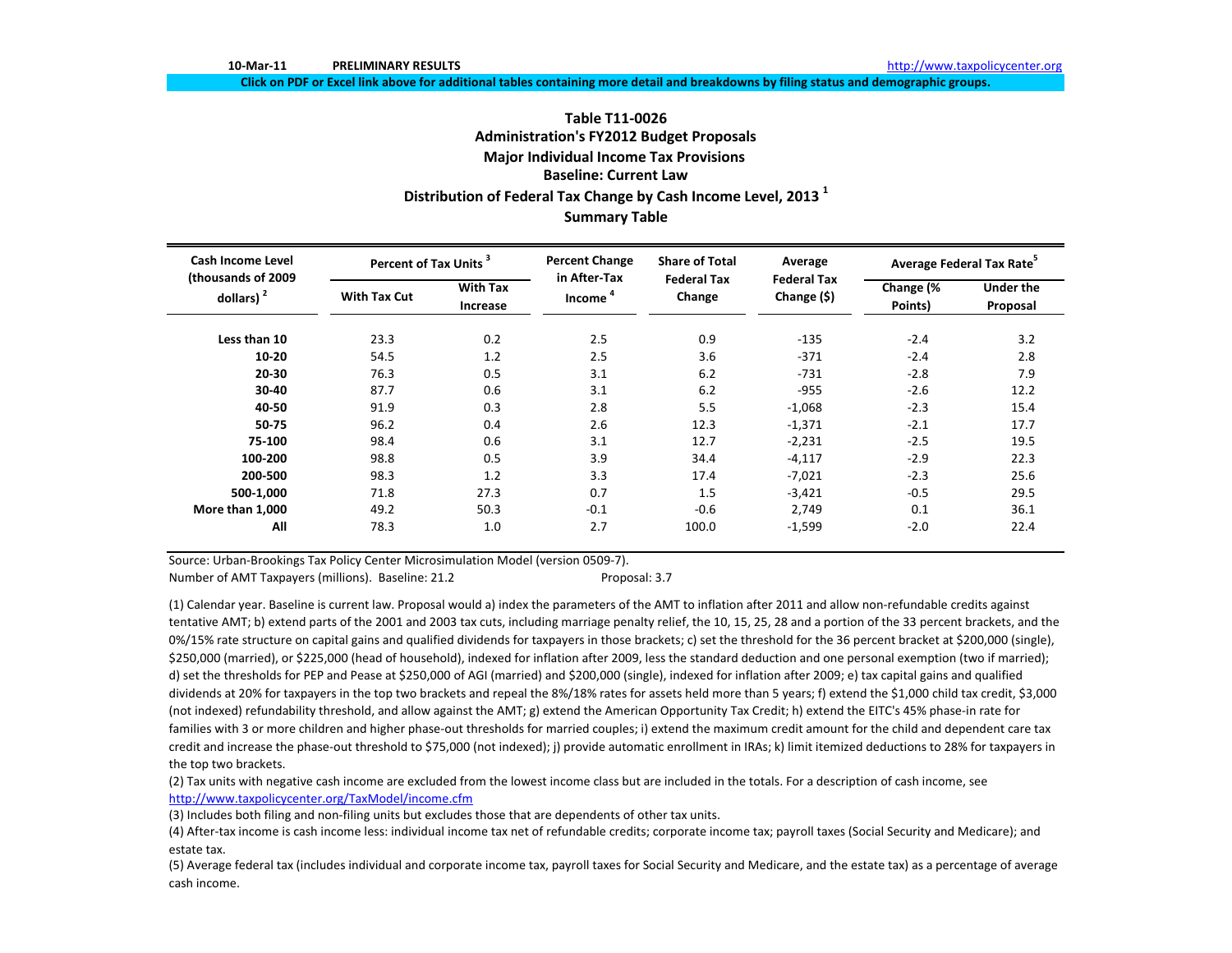### **Table T11‐0026 Administration's FY2012 Budget Proposals Major Individual Income Tax Provisions Baseline: Current LawDistribution of Federal Tax Change by Cash Income Level, <sup>2013</sup> <sup>1</sup> Detail Table**

| <b>Cash Income Level</b><br>(thousands of 2009 | Percent of Tax Units <sup>3</sup> |                             | <b>Percent Change</b><br>in After-Tax | <b>Share of Total</b><br><b>Federal Tax</b> | <b>Average Federal Tax Change</b> |         |                      | <b>Share of Federal Taxes</b> | Average Federal Tax Rate <sup>5</sup> |                              |  |
|------------------------------------------------|-----------------------------------|-----------------------------|---------------------------------------|---------------------------------------------|-----------------------------------|---------|----------------------|-------------------------------|---------------------------------------|------------------------------|--|
| dollars) $2$                                   | <b>With Tax Cut</b>               | <b>With Tax</b><br>Increase | Income                                | Change                                      | <b>Dollars</b>                    | Percent | Change (%<br>Points) | <b>Under the</b><br>Proposal  | Change (%<br>Points)                  | <b>Under the</b><br>Proposal |  |
| Less than 10                                   | 23.3                              | 0.2                         | 2.5                                   | 0.9                                         | $-135$                            | $-42.7$ | $-0.1$               | 0.1                           | $-2.4$                                | 3.2                          |  |
| 10-20                                          | 54.5                              | 1.2                         | 2.5                                   | 3.6                                         | $-371$                            | $-45.7$ | $-0.3$               | 0.4                           | $-2.4$                                | 2.8                          |  |
| 20-30                                          | 76.3                              | 0.5                         | 3.1                                   | 6.2                                         | $-731$                            | $-26.2$ | $-0.4$               | 1.6                           | $-2.8$                                | 7.9                          |  |
| 30-40                                          | 87.7                              | 0.6                         | 3.1                                   | 6.2                                         | $-955$                            | $-17.6$ | $-0.3$               | 2.6                           | $-2.6$                                | 12.2                         |  |
| 40-50                                          | 91.9                              | 0.3                         | 2.8                                   | 5.5                                         | $-1,068$                          | $-12.8$ | $-0.2$               | 3.4                           | $-2.3$                                | 15.4                         |  |
| 50-75                                          | 96.2                              | 0.4                         | 2.6                                   | 12.3                                        | $-1,371$                          | $-10.7$ | $-0.3$               | 9.2                           | $-2.1$                                | 17.7                         |  |
| 75-100                                         | 98.4                              | 0.6                         | 3.1                                   | 12.7                                        | $-2,231$                          | $-11.1$ | $-0.3$               | 9.1                           | $-2.5$                                | 19.5                         |  |
| 100-200                                        | 98.8                              | 0.5                         | 3.9                                   | 34.4                                        | $-4,117$                          | $-11.5$ | $-0.9$               | 23.9                          | $-2.9$                                | 22.3                         |  |
| 200-500                                        | 98.3                              | 1.2                         | 3.3                                   | 17.4                                        | $-7,021$                          | $-8.4$  | 0.0                  | 17.1                          | $-2.3$                                | 25.6                         |  |
| 500-1,000                                      | 71.8                              | 27.3                        | 0.7                                   | 1.5                                         | $-3,421$                          | $-1.6$  | 0.6                  | 8.5                           | $-0.5$                                | 29.5                         |  |
| More than 1.000                                | 49.2                              | 50.3                        | $-0.1$                                | $-0.6$                                      | 2,749                             | 0.2     | 2.0                  | 23.9                          | 0.1                                   | 36.1                         |  |
| All                                            | 78.3                              | 1.0                         | 2.7                                   | 100.0                                       | $-1,599$                          | $-8.3$  | 0.0                  | 100.0                         | $-2.0$                                | 22.4                         |  |

#### **Baseline Distribution of Income and Federal Taxes**

**by Cash Income Level, <sup>2013</sup> <sup>1</sup>**

| <b>Cash Income Level</b><br>(thousands of 2009) | <b>Tax Units</b>             |                         | Average<br>Income | <b>Average Federal</b><br><b>Tax Burden</b> | <b>Average After-</b><br>Tax Income <sup>4</sup> | Average<br><b>Federal Tax</b> | <b>Share of Pre-</b><br><b>Tax Income</b> | <b>Share of Post-</b><br><b>Tax Income</b> | Share of<br><b>Federal Taxes</b> |
|-------------------------------------------------|------------------------------|-------------------------|-------------------|---------------------------------------------|--------------------------------------------------|-------------------------------|-------------------------------------------|--------------------------------------------|----------------------------------|
| dollars) <sup>2</sup>                           | <b>Number</b><br>(thousands) | <b>Percent of Total</b> | (Dollars)         | (Dollars)                                   | (Dollars)                                        | Rate <sup>5</sup>             | <b>Percent of Total</b>                   | <b>Percent of Total</b>                    | <b>Percent of Total</b>          |
| Less than 10                                    | 16,372                       | 10.3                    | 5,709             | 317                                         | 5,392                                            | 5.6                           | 0.7                                       | 0.9                                        | 0.2                              |
| 10-20                                           | 24,763                       | 15.5                    | 15,706            | 812                                         | 14,894                                           | 5.2                           | 3.1                                       | 3.9                                        | 0.7                              |
| 20-30                                           | 21,537                       | 13.5                    | 26,118            | 2,784                                       | 23,334                                           | 10.7                          | 4.4                                       | 5.2                                        | 1.9                              |
| 30-40                                           | 16.514                       | 10.3                    | 36,581            | 5,432                                       | 31,150                                           | 14.9                          | 4.8                                       | 5.4                                        | 2.9                              |
| 40-50                                           | 13,080                       | 8.2                     | 47,115            | 8,330                                       | 38,785                                           | 17.7                          | 4.9                                       | 5.3                                        | 3.5                              |
| 50-75                                           | 22,835                       | 14.3                    | 64,797            | 12,832                                      | 51,965                                           | 19.8                          | 11.7                                      | 12.4                                       | 9.5                              |
| 75-100                                          | 14,507                       | 9.1                     | 91,187            | 20,027                                      | 71,160                                           | 22.0                          | 10.4                                      | 10.8                                       | 9.4                              |
| 100-200                                         | 21,341                       | 13.4                    | 142,857           | 35,909                                      | 106,948                                          | 25.1                          | 24.1                                      | 23.8                                       | 24.8                             |
| 200-500                                         | 6,329                        | 4.0                     | 299,437           | 83.727                                      | 215.710                                          | 28.0                          | 15.0                                      | 14.2                                       | 17.2                             |
| 500-1,000                                       | 1,147                        | 0.7                     | 714,015           | 214,206                                     | 499,809                                          | 30.0                          | 6.5                                       | 6.0                                        | 8.0                              |
| More than 1,000                                 | 598                          | 0.4                     | 3,141,857         | 1,131,324                                   | 2,010,533                                        | 36.0                          | 14.8                                      | 12.5                                       | 21.9                             |
| All                                             | 159,683                      | 100.0                   | 79,379            | 19,349                                      | 60,030                                           | 24.4                          | 100.0                                     | 100.0                                      | 100.0                            |

Source: Urban‐Brookings Tax Policy Center Microsimulation Model (version 0509‐7).

Number of AMT Taxpayers (millions). Baseline: 21.2 Proposal: 3.7

(1) Calendar year. Baseline is current law. Proposal would a) index the parameters of the AMT to inflation after 2011 and allow non-refundable credits against tentative AMT; b) extend parts of the 2001 and 2003 tax cuts, including marriage penalty relief, the 10, 15, 25, 28 and a portion of the 33 percent brackets, and the 0%/15% rate structure on capital gains and qualified dividends for taxpayers in those brackets; c) set the threshold f 36 percent bracket at \$200,000 (single), \$250,000 (married), or \$225,000 (head of household), indexed for inflation after 2009, less the standard deduction and one personal exemption (two if married); d) set the thresholds for PEP and Pease at \$250,000 of AGI (married) and \$200,000 (single), indexed for inflation after 2009; e) tax capital gains and qualified dividends at 20% for taxpayers in the top two brackets and repeal the 8%/18% rates for assets held more than 5 years; f) extend the \$1,000 child tax credit, \$3,000 (not indexed) refundability threshold, and allow against the AMT; g) extend the American Opportunity Tax Credit; h) extend the EITC's 45% phase‐in rate for families with 3 or more children and higher phase‐out thresholds for married couples; i) extend the maximum credit amount for the child and dependent care tax credit and increase the phase‐out threshold to \$75,000 (not indexed); j) provide automatic enrollment in IRAs; k) limit itemized deductions to 28% for taxpayers in the top two brackets.

(2) Tax units with negative cash income are excluded from the lowest income class but are included in the totals. For <sup>a</sup> description of cash income, see

http://www.taxpolicycenter.org/TaxModel/income.cfm

(3) Includes both filing and non-filing units but excludes those that are dependents of other tax units.

(4) After‐tax income is cash income less: individual income tax net of refundable credits; corporate income tax; payroll taxes (Social Security and Medicare); and estate tax.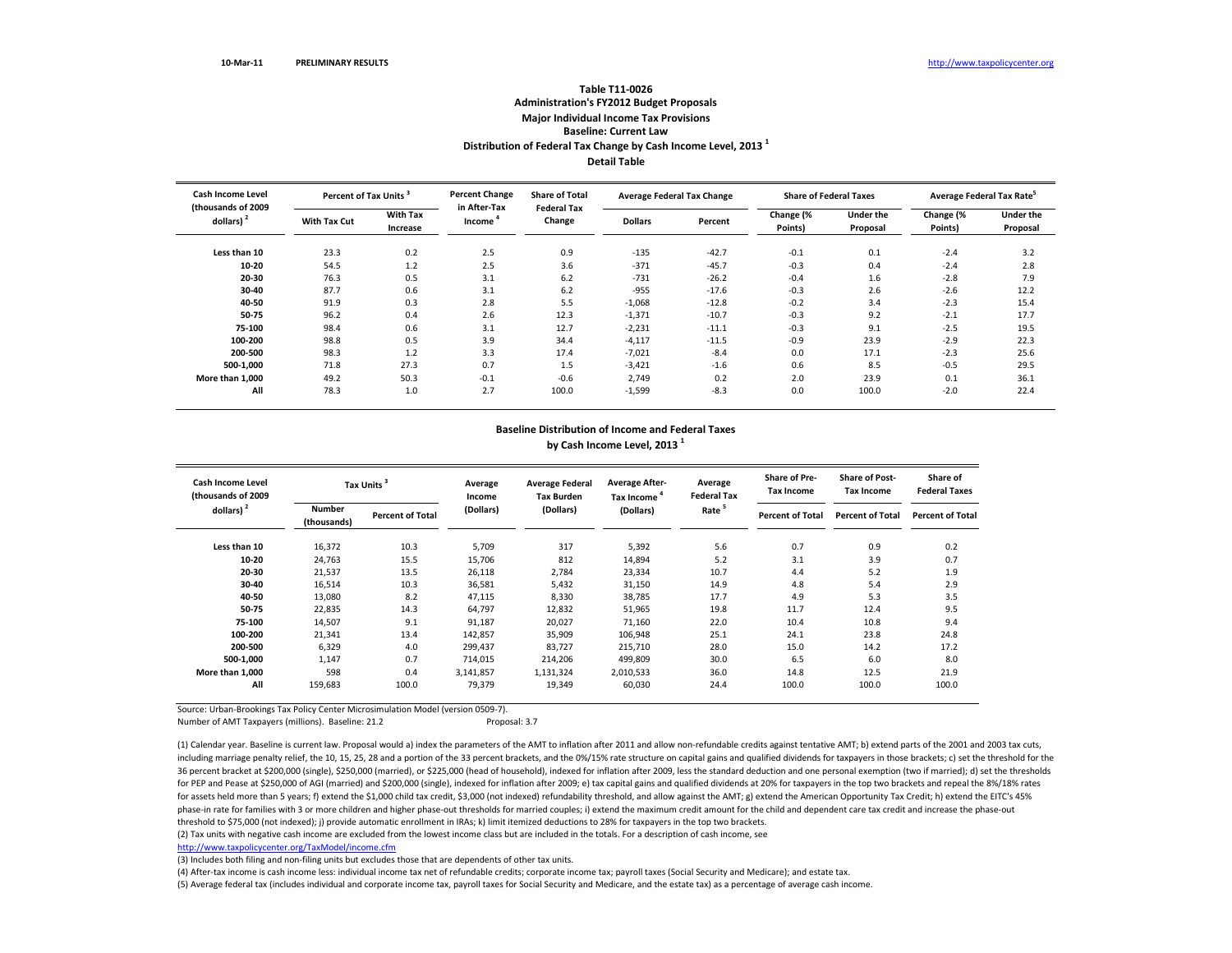# **Table T11‐0026 Administration's FY2012 Budget Proposals Major Individual Income Tax Provisions Baseline: Current LawDistribution of Federal Tax Change by Cash Income Level, <sup>2013</sup> <sup>1</sup> Detail Table ‐ Single Tax Units**

| Cash Income Level<br>(thousands of 2009) | Percent of Tax Units <sup>3</sup> |                             | <b>Percent Change</b><br>in After-Tax | <b>Share of Total</b><br><b>Federal Tax</b> | <b>Average Federal Tax Change</b> |         | <b>Share of Federal Taxes</b> |                              | Average Federal Tax Rate <sup>5</sup> |                              |
|------------------------------------------|-----------------------------------|-----------------------------|---------------------------------------|---------------------------------------------|-----------------------------------|---------|-------------------------------|------------------------------|---------------------------------------|------------------------------|
| $dollars)$ <sup>2</sup>                  | <b>With Tax Cut</b>               | <b>With Tax</b><br>Increase | Income                                | Change                                      | <b>Dollars</b>                    | Percent | Change (%<br>Points)          | <b>Under the</b><br>Proposal | Change (%<br>Points)                  | <b>Under the</b><br>Proposal |
| Less than 10                             | 16.7                              | 0.1                         | 1.6                                   | 2.2                                         | $-85$                             | $-17.5$ | $-0.1$                        | 0.7                          | $-1.5$                                | 7.0                          |
| 10-20                                    | 53.0                              | 1.5                         | 1.5                                   | 7.4                                         | $-216$                            | $-15.8$ | $-0.3$                        | 2.5                          | $-1.4$                                | 7.4                          |
| 20-30                                    | 74.1                              | 0.3                         | 1.9                                   | 11.1                                        | $-430$                            | $-11.6$ | $-0.3$                        | 5.4                          | $-1.7$                                | 12.6                         |
| 30-40                                    | 90.8                              | 0.5                         | 1.8                                   | 9.3                                         | $-539$                            | $-8.1$  | $-0.2$                        | 6.7                          | $-1.5$                                | 16.8                         |
| 40-50                                    | 96.8                              | 0.4                         | 1.6                                   | 7.8                                         | $-583$                            | $-5.9$  | 0.0                           | 7.8                          | $-1.2$                                | 19.6                         |
| 50-75                                    | 97.7                              | 0.7                         | 1.9                                   | 18.2                                        | $-905$                            | $-6.1$  | 0.0                           | 17.8                         | $-1.4$                                | 21.9                         |
| 75-100                                   | 98.1                              | 0.6                         | 2.3                                   | 12.6                                        | $-1,546$                          | $-6.4$  | $-0.1$                        | 11.6                         | $-1.7$                                | 24.9                         |
| 100-200                                  | 98.0                              | 0.6                         | 2.6                                   | 21.3                                        | $-2,671$                          | $-6.9$  | $-0.2$                        | 18.2                         | $-1.9$                                | 25.7                         |
| 200-500                                  | 95.6                              | 3.6                         | 2.3                                   | 9.0                                         | $-4,889$                          | $-5.3$  | 0.1                           | 10.2                         | $-1.6$                                | 28.8                         |
| 500-1,000                                | 72.4                              | 26.7                        | 0.9                                   | 1.3                                         | $-4,018$                          | $-1.7$  | 0.2                           | 5.0                          | $-0.6$                                | 33.7                         |
| More than 1.000                          | 50.9                              | 48.4                        | $-0.1$                                | $-0.3$                                      | 1,353                             | 0.1     | 0.9                           | 14.0                         | 0.1                                   | 39.8                         |
| All                                      | 69.2                              | 0.8                         | 1.9                                   | 100.0                                       | $-642$                            | $-6.0$  | 0.0                           | 100.0                        | $-1.4$                                | 22.3                         |

#### **Baseline Distribution of Income and Federal Taxes by Cash Income Level, <sup>2013</sup> <sup>1</sup>**

| <b>Cash Income Level</b><br>(thousands of 2009 | <b>Tax Units</b>             |                         | Average Income | <b>Average Federal</b><br><b>Tax Burden</b> | <b>Average After-</b><br>Tax Income | <b>Average Federal</b> | <b>Share of Pre-</b><br><b>Tax Income</b> | <b>Share of Post-</b><br><b>Tax Income</b> | <b>Share of Federal</b><br>Taxes |
|------------------------------------------------|------------------------------|-------------------------|----------------|---------------------------------------------|-------------------------------------|------------------------|-------------------------------------------|--------------------------------------------|----------------------------------|
| dollars) $2$                                   | <b>Number</b><br>(thousands) | <b>Percent of Total</b> | (Dollars)      | (Dollars)                                   | (Dollars)                           | Tax Rate <sup>5</sup>  | <b>Percent of Total</b>                   | <b>Percent of Total</b>                    | <b>Percent of Total</b>          |
| Less than 10                                   | 11,717                       | 16.6                    | 5,695          | 486                                         | 5,209                               | 8.5                    | 2.1                                       | 2.5                                        | 0.8                              |
| 10-20                                          | 15.430                       | 21.9                    | 15,557         | 1,372                                       | 14,185                              | 8.8                    | 7.5                                       | 9.0                                        | 2.8                              |
| 20-30                                          | 11,682                       | 16.6                    | 26,016         | 3,714                                       | 22,302                              | 14.3                   | 9.5                                       | 10.7                                       | 5.7                              |
| 30-40                                          | 7,821                        | 11.1                    | 36,553         | 6,673                                       | 29,880                              | 18.3                   | 8.9                                       | 9.6                                        | 6.9                              |
| 40-50                                          | 6.046                        | 8.6                     | 47,054         | 9,822                                       | 37,232                              | 20.9                   | 8.9                                       | 9.2                                        | 7.8                              |
| 50-75                                          | 9,109                        | 12.9                    | 63,845         | 14,884                                      | 48,961                              | 23.3                   | 18.2                                      | 18.3                                       | 17.8                             |
| 75-100                                         | 3,700                        | 5.3                     | 90,036         | 24,001                                      | 66,035                              | 26.7                   | 10.4                                      | 10.0                                       | 11.7                             |
| 100-200                                        | 3,613                        | 5.1                     | 139,747        | 38,587                                      | 101,159                             | 27.6                   | 15.8                                      | 15.0                                       | 18.3                             |
| 200-500                                        | 837                          | 1.2                     | 304,381        | 92,411                                      | 211,970                             | 30.4                   | 8.0                                       | 7.3                                        | 10.2                             |
| 500-1,000                                      | 151                          | 0.2                     | 705,144        | 241,693                                     | 463,451                             | 34.3                   | 3.3                                       | 2.9                                        | 4.8                              |
| More than 1,000                                | 84                           | 0.1                     | 2,997,275      | 1,191,549                                   | 1,805,727                           | 39.8                   | 7.9                                       | 6.2                                        | 13.2                             |
| All                                            | 70,516                       | 100.0                   | 45,439         | 10,784                                      | 34,655                              | 23.7                   | 100.0                                     | 100.0                                      | 100.0                            |

Source: Urban‐Brookings Tax Policy Center Microsimulation Model (version 0509‐7).

(1) Calendar year. Baseline is current law. Proposal would a) index the parameters of the AMT to inflation after 2011 and allow non‐refundable credits against tentative AMT; b) extend parts of the 2001 and 2003 tax cuts, including marriage penalty relief, the 10, 15, 25, 28 and a portion of the 33 percent brackets, and the 0%/15% rate structure on capital gains and qualified dividends for taxpayers in those brackets; c) set the threshold f percent bracket at \$200,000 (single), \$250,000 (married), or \$225,000 (head of household), indexed for inflation after 2009, less the standard deduction and one personal exemption (two if married); d) set the thresholds fo and Pease at \$250,000 of AGI (married) and \$200,000 (single), indexed for inflation after 2009; e) tax capital gains and qualified dividends at 20% for taxpayers in the top two brackets and repeal the 8%/18% rates for asse more than 5 years; f) extend the \$1,000 child tax credit, \$3,000 (not indexed) refundability threshold, and allow against the AMT; g) extend the American Opportunity Tax Credit; h) extend the EITC's 45% phase-in rate for families with 3 or more children and higher phase‐out thresholds for married couples; i) extend the maximum credit amount for the child and dependent care tax credit and increase the phase‐out threshold to \$75,000 (not indexed); j) provide automatic enrollment in IRAs; k) limit itemized deductions to 28% for taxpayers in the top two brackets.

(2) Tax units with negative cash income are excluded from the lowest income class but are included in the totals. For <sup>a</sup> description of cash income, see

http://www.taxpolicycenter.org/TaxModel/income.cfm

(3) Includes both filing and non-filing units but excludes those that are dependents of other tax units.

(4) After‐tax income is cash income less: individual income tax net of refundable credits; corporate income tax; payroll taxes (Social Security and Medicare); and estate tax.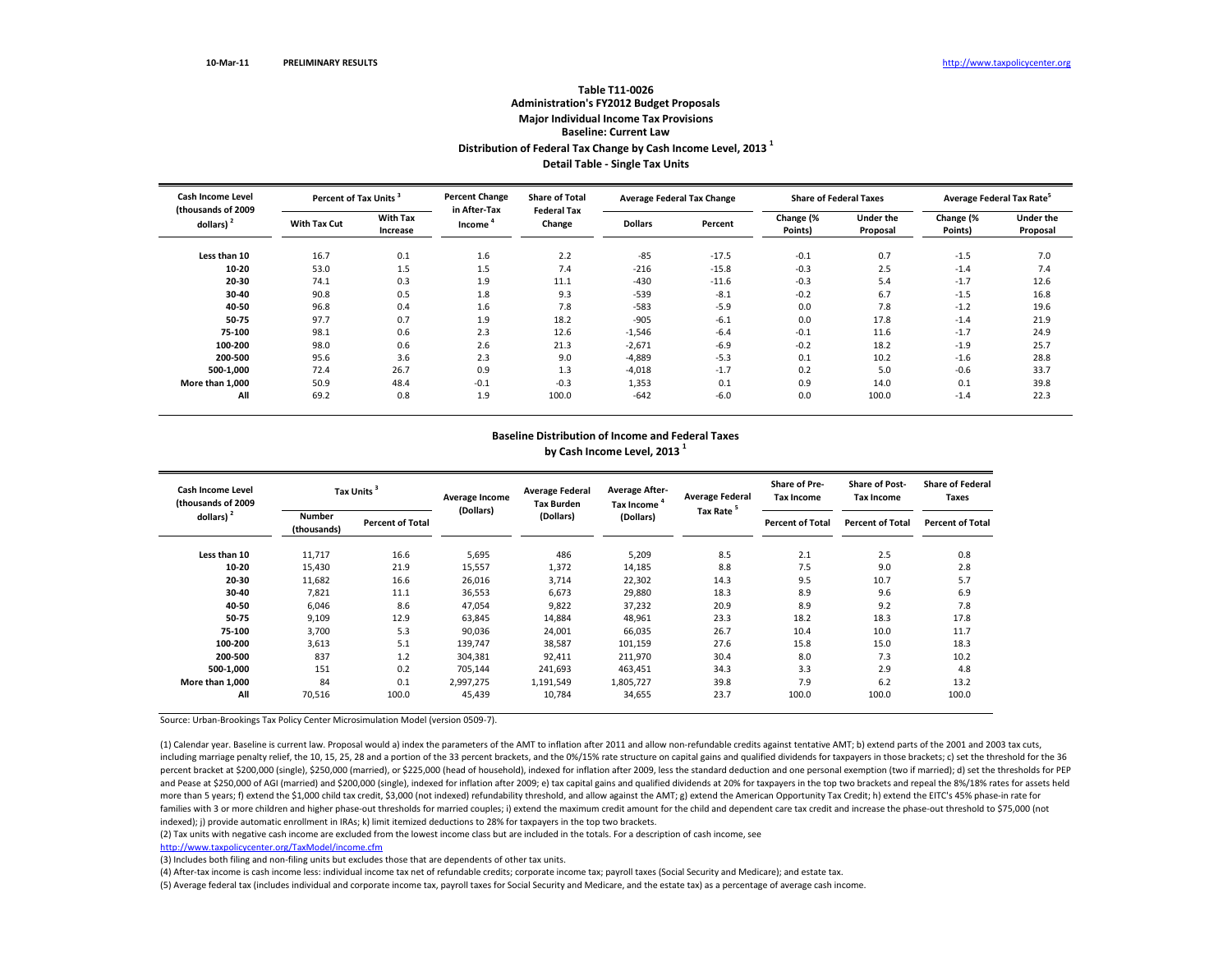# **Table T11‐0026 Administration's FY2012 Budget Proposals Major Individual Income Tax Provisions Baseline: Current LawDistribution of Federal Tax Change by Cash Income Level, <sup>2013</sup> <sup>1</sup> Detail Table ‐ Married Tax Units Filing Jointly**

| <b>Cash Income Level</b>           | Percent of Tax Units <sup>3</sup> |                             | <b>Percent Change</b><br>in After-Tax | <b>Share of Total</b><br><b>Federal Tax</b> | <b>Average Federal Tax Change</b> |         | <b>Share of Federal Taxes</b> |                              | Average Federal Tax Rate <sup>5</sup> |                       |
|------------------------------------|-----------------------------------|-----------------------------|---------------------------------------|---------------------------------------------|-----------------------------------|---------|-------------------------------|------------------------------|---------------------------------------|-----------------------|
| (thousands of 2009<br>dollars) $2$ | <b>With Tax Cut</b>               | <b>With Tax</b><br>Increase | Income                                | Change                                      | <b>Dollars</b>                    | Percent | Change (%<br>Points)          | <b>Under the</b><br>Proposal | Change (%<br>Points)                  | Under the<br>Proposal |
| Less than 10                       | 17.4                              | 0.4                         | 2.6                                   | 0.2                                         | $-118$                            | $-39.5$ | 0.0                           | 0.0                          | $-2.4$                                | 3.7                   |
| 10-20                              | 37.6                              | 0.3                         | 2.5                                   | 0.9                                         | $-397$                            | $-73.2$ | $-0.1$                        | 0.0                          | $-2.4$                                | 0.9                   |
| 20-30                              | 64.5                              | 1.5                         | 3.8                                   | 2.6                                         | $-913$                            | $-48.3$ | $-0.2$                        | 0.3                          | $-3.5$                                | 3.7                   |
| 30-40                              | 73.9                              | 1.1                         | 4.0                                   | 3.4                                         | $-1,300$                          | $-34.2$ | $-0.2$                        | 0.6                          | $-3.5$                                | 6.8                   |
| 40-50                              | 80.6                              | 0.4                         | 3.5                                   | 3.4                                         | $-1,433$                          | $-23.2$ | $-0.2$                        | 1.0                          | $-3.0$                                | 10.0                  |
| 50-75                              | 93.8                              | 0.3                         | 2.8                                   | 8.7                                         | $-1,548$                          | $-14.4$ | $-0.3$                        | 4.6                          | $-2.4$                                | 13.9                  |
| 75-100                             | 98.3                              | 0.6                         | 3.3                                   | 12.9                                        | $-2,432$                          | $-13.4$ | $-0.4$                        | 7.4                          | $-2.7$                                | 17.2                  |
| 100-200                            | 99.0                              | 0.5                         | 4.1                                   | 43.7                                        | $-4,493$                          | $-12.7$ | $-1.4$                        | 26.8                         | $-3.1$                                | 21.4                  |
| 200-500                            | 98.9                              | 0.6                         | 3.5                                   | 23.0                                        | $-7,465$                          | $-9.1$  | $-0.2$                        | 20.7                         | $-2.5$                                | 25.1                  |
| 500-1,000                          | 72.1                              | 27.0                        | 0.7                                   | 1.9                                         | $-3,420$                          | $-1.6$  | 0.7                           | 10.3                         | $-0.5$                                | 28.9                  |
| More than 1.000                    | 49.3                              | 50.3                        | $-0.1$                                | $-0.7$                                      | 2,273                             | 0.2     | 2.4                           | 28.1                         | 0.1                                   | 35.4                  |
| All                                | 84.6                              | 1.4                         | 2.8                                   | 100.0                                       | $-2,777$                          | $-8.2$  | 0.0                           | 100.0                        | $-2.1$                                | 23.4                  |

#### **Baseline Distribution of Income and Federal Taxes by Cash Income Level, <sup>2013</sup> <sup>1</sup>**

| <b>Cash Income Level</b><br>(thousands of 2009 | <b>Tax Units</b>             |                         | Average Income | <b>Average Federal</b><br><b>Tax Burden</b> | <b>Average After-</b><br>Tax Income | <b>Average Federal</b> | <b>Share of Pre-</b><br><b>Tax Income</b> | <b>Share of Post-</b><br><b>Tax Income</b> | <b>Share of Federal</b><br>Taxes |
|------------------------------------------------|------------------------------|-------------------------|----------------|---------------------------------------------|-------------------------------------|------------------------|-------------------------------------------|--------------------------------------------|----------------------------------|
| dollars) $2$                                   | <b>Number</b><br>(thousands) | <b>Percent of Total</b> | (Dollars)      | (Dollars)                                   | (Dollars)                           | Tax Rate <sup>5</sup>  | <b>Percent of Total</b>                   | <b>Percent of Total</b>                    | <b>Percent of Total</b>          |
| Less than 10                                   | 2,132                        | 3.5                     | 4,815          | 298                                         | 4,517                               | 6.2                    | 0.1                                       | 0.2                                        | 0.0                              |
| 10-20                                          | 3,870                        | 6.3                     | 16,251         | 543                                         | 15,709                              | 3.3                    | 0.8                                       | 1.0                                        | 0.1                              |
| 20-30                                          | 4,833                        | 7.9                     | 26,206         | 1,890                                       | 24,316                              | 7.2                    | 1.6                                       | 1.9                                        | 0.4                              |
| 30-40                                          | 4,426                        | 7.2                     | 36,703         | 3,798                                       | 32,905                              | 10.4                   | 2.0                                       | 2.4                                        | 0.8                              |
| 40-50                                          | 4,060                        | 6.6                     | 47,252         | 6,174                                       | 41,078                              | 13.1                   | 2.4                                       | 2.7                                        | 1.2                              |
| 50-75                                          | 9,605                        | 15.6                    | 65,977         | 10,741                                      | 55,236                              | 16.3                   | 7.8                                       | 8.7                                        | 5.0                              |
| 75-100                                         | 9,045                        | 14.7                    | 91,845         | 18,189                                      | 73,656                              | 19.8                   | 10.2                                      | 10.9                                       | 7.9                              |
| 100-200                                        | 16,613                       | 27.0                    | 144,066        | 35,379                                      | 108,687                             | 24.6                   | 29.3                                      | 29.7                                       | 28.2                             |
| 200-500                                        | 5,275                        | 8.6                     | 298,718        | 82,406                                      | 216,312                             | 27.6                   | 19.3                                      | 18.7                                       | 20.8                             |
| 500-1,000                                      | 957                          | 1.6                     | 716,145        | 210,352                                     | 505,793                             | 29.4                   | 8.4                                       | 8.0                                        | 9.7                              |
| More than 1.000                                | 490                          | 0.8                     | 3,102,780      | 1,096,488                                   | 2,006,292                           | 35.3                   | 18.6                                      | 16.2                                       | 25.8                             |
| All                                            | 61,567                       | 100.0                   | 132,758        | 33,874                                      | 98,884                              | 25.5                   | 100.0                                     | 100.0                                      | 100.0                            |

Source: Urban‐Brookings Tax Policy Center Microsimulation Model (version 0509‐7).

(1) Calendar year. Baseline is current law. Proposal would a) index the parameters of the AMT to inflation after 2011 and allow non‐refundable credits against tentative AMT; b) extend parts of the 2001 and 2003 tax cuts, including marriage penalty relief, the 10, 15, 25, 28 and a portion of the 33 percent brackets, and the 0%/15% rate structure on capital gains and qualified dividends for taxpayers in those brackets; c) set the threshold f percent bracket at \$200,000 (single), \$250,000 (married), or \$225,000 (head of household), indexed for inflation after 2009, less the standard deduction and one personal exemption (two if married); d) set the thresholds fo and Pease at \$250,000 of AGI (married) and \$200,000 (single), indexed for inflation after 2009; e) tax capital gains and qualified dividends at 20% for taxpayers in the top two brackets and repeal the 8%/18% rates for asse more than 5 years; f) extend the \$1,000 child tax credit, \$3,000 (not indexed) refundability threshold, and allow against the AMT; g) extend the American Opportunity Tax Credit; h) extend the EITC's 45% phase-in rate for families with 3 or more children and higher phase‐out thresholds for married couples; i) extend the maximum credit amount for the child and dependent care tax credit and increase the phase‐out threshold to \$75,000 (not indexed); j) provide automatic enrollment in IRAs; k) limit itemized deductions to 28% for taxpayers in the top two brackets.

(2) Tax units with negative cash income are excluded from the lowest income class but are included in the totals. For <sup>a</sup> description of cash income, see

http://www.taxpolicycenter.org/TaxModel/income.cfm

(3) Includes both filing and non-filing units but excludes those that are dependents of other tax units.

(4) After‐tax income is cash income less: individual income tax net of refundable credits; corporate income tax; payroll taxes (Social Security and Medicare); and estate tax.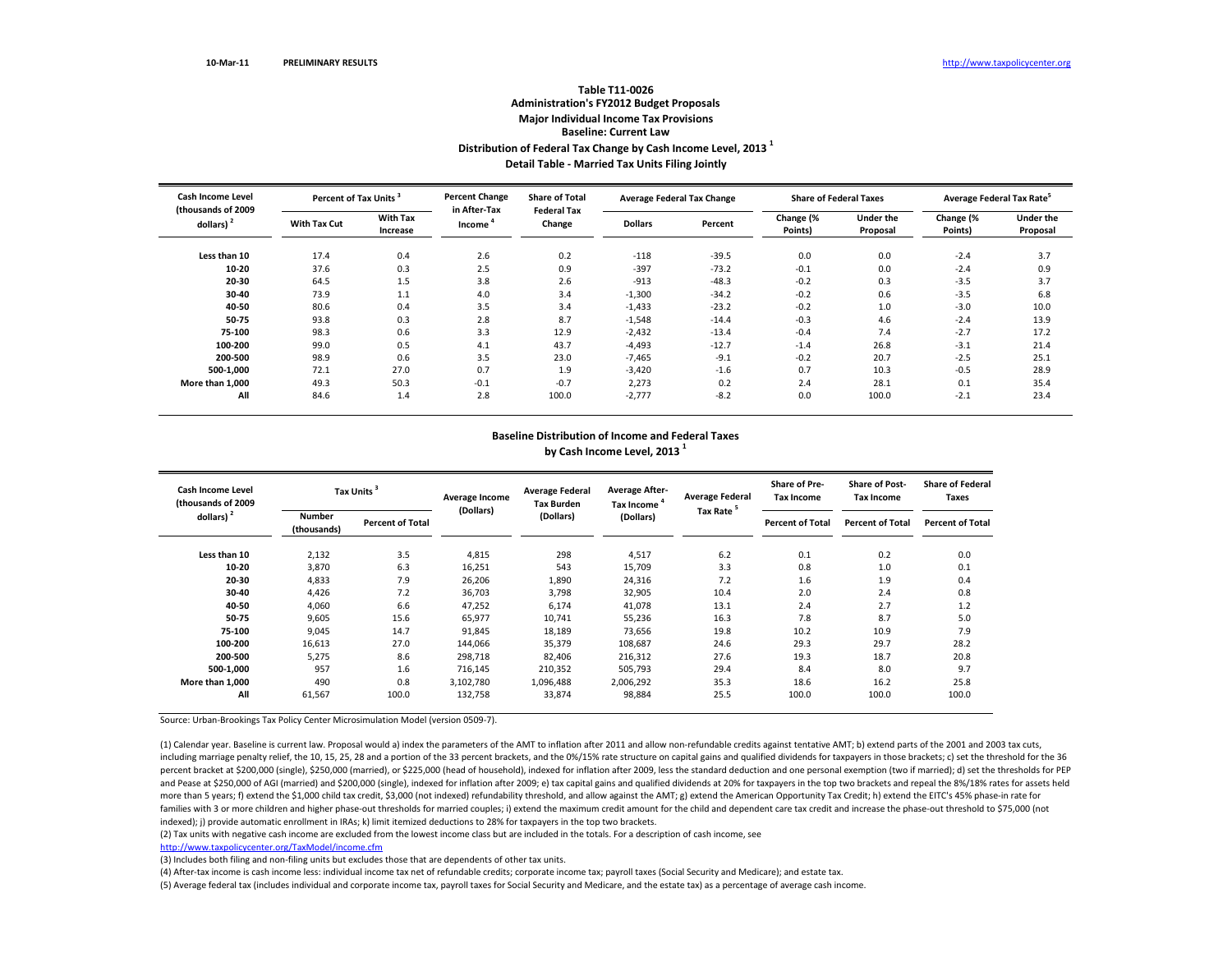# **Table T11‐0026 Administration's FY2012 Budget Proposals Major Individual Income Tax Provisions Baseline: Current LawDistribution of Federal Tax Change by Cash Income Level, <sup>2013</sup> <sup>1</sup> Detail Table ‐ Head of Household Tax Units**

| <b>Cash Income Level</b><br>(thousands of 2009 |                     | Percent of Tax Units <sup>3</sup> |                        | <b>Share of Total</b><br><b>Federal Tax</b> | <b>Average Federal Tax Change</b> |          | <b>Share of Federal Taxes</b> |                              | Average Federal Tax Rate <sup>5</sup> |                              |
|------------------------------------------------|---------------------|-----------------------------------|------------------------|---------------------------------------------|-----------------------------------|----------|-------------------------------|------------------------------|---------------------------------------|------------------------------|
| $dollars)$ <sup>2</sup>                        | <b>With Tax Cut</b> | <b>With Tax</b><br>Increase       | in After-Tax<br>Income | Change                                      | <b>Dollars</b>                    | Percent  | Change (%<br>Points)          | <b>Under the</b><br>Proposal | Change (%<br>Points)                  | <b>Under the</b><br>Proposal |
| Less than 10                                   | 60.7                | 0.6                               | 5.7                    | 2.7                                         | $-403$                            | 77.8     | $-0.8$                        | $-1.5$                       | $-6.1$                                | $-14.0$                      |
| 10-20                                          | 69.6                | 0.8                               | 4.9                    | 11.8                                        | $-811$                            | 108.1    | $-3.4$                        | $-5.6$                       | $-5.2$                                | $-9.9$                       |
| 20-30                                          | 92.7                | 0.2                               | 5.2                    | 17.1                                        | $-1,293$                          | $-103.4$ | $-3.4$                        | $-0.1$                       | $-4.9$                                | $-0.2$                       |
| 30-40                                          | 96.6                | 0.2                               | 4.5                    | 15.5                                        | $-1,417$                          | $-30.8$  | $-1.4$                        | 8.6                          | $-3.9$                                | 8.7                          |
| 40-50                                          | 97.5                | 0.2                               | 4.1                    | 11.6                                        | $-1,589$                          | $-20.1$  | $-0.1$                        | 11.4                         | $-3.4$                                | 13.4                         |
| 50-75                                          | 98.9                | 0.2                               | 3.9                    | 20.1                                        | $-1,973$                          | $-15.4$  | 1.4                           | 27.2                         | $-3.1$                                | 16.9                         |
| 75-100                                         | 99.0                | 0.3                               | 3.8                    | 10.9                                        | $-2,657$                          | $-12.8$  | 1.4                           | 18.2                         | $-2.9$                                | 20.0                         |
| 100-200                                        | 99.3                | 0.3                               | 3.1                    | 8.3                                         | $-3,092$                          | $-9.0$   | 2.4                           | 20.6                         | $-2.3$                                | 23.3                         |
| 200-500                                        | 95.8                | 3.9                               | 2.1                    | 2.1                                         | $-4,560$                          | $-5.8$   | 1.3                           | 8.4                          | $-1.6$                                | 25.1                         |
| 500-1,000                                      | 68.7                | 31.1                              | 0.4                    | 0.2                                         | $-1,977$                          | $-1.0$   | 0.7                           | 3.6                          | $-0.3$                                | 27.5                         |
| More than 1.000                                | 42.0                | 57.9                              | $-0.4$                 | $-0.3$                                      | 7,356                             | 0.7      | 1.9                           | 9.3                          | 0.3                                   | 36.6                         |
| All                                            | 87.4                | 0.4                               | 4.0                    | 100.0                                       | $-1,421$                          | $-19.7$  | 0.0                           | 100.0                        | $-3.3$                                | 13.4                         |

#### **Baseline Distribution of Income and Federal Taxes by Cash Income Level, <sup>2013</sup> <sup>1</sup>**

| <b>Cash Income Level</b><br>(thousands of 2009) | <b>Tax Units</b>      |                         | <b>Average Income</b> | <b>Average Federal</b><br><b>Tax Burden</b> | <b>Average After-</b><br>Tax Income <sup>4</sup> | <b>Average Federal</b> | <b>Share of Pre-</b><br>Tax Income | <b>Share of Post-</b><br><b>Tax Income</b> | <b>Share of Federal</b><br>Taxes |
|-------------------------------------------------|-----------------------|-------------------------|-----------------------|---------------------------------------------|--------------------------------------------------|------------------------|------------------------------------|--------------------------------------------|----------------------------------|
| dollars) $2$                                    | Number<br>(thousands) | <b>Percent of Total</b> | (Dollars)             | (Dollars)                                   | (Dollars)                                        | <b>Tax Rate</b>        | <b>Percent of Total</b>            | <b>Percent of Total</b>                    | <b>Percent of Total</b>          |
| Less than 10                                    | 2,386                 | 9.5                     | 6,591                 | $-518$                                      | 7,109                                            | $-7.9$                 | 1.5                                | 1.9                                        | $-0.7$                           |
| 10-20                                           | 5,181                 | 20.6                    | 15,741                | $-750$                                      | 16,492                                           | $-4.8$                 | 7.5                                | 9.5                                        | $-2.2$                           |
| 20-30                                           | 4,712                 | 18.8                    | 26,276                | 1,250                                       | 25,025                                           | 4.8                    | 11.4                               | 13.1                                       | 3.3                              |
| 30-40                                           | 3,910                 | 15.6                    | 36,461                | 4,598                                       | 31,863                                           | 12.6                   | 13.2                               | 13.8                                       | 10.0                             |
| 40-50                                           | 2,610                 | 10.4                    | 47,096                | 7,913                                       | 39,184                                           | 16.8                   | 11.4                               | 11.4                                       | 11.4                             |
| 50-75                                           | 3,632                 | 14.5                    | 64,017                | 12,815                                      | 51,202                                           | 20.0                   | 21.5                               | 20.6                                       | 25.8                             |
| 75-100                                          | 1,462                 | 5.8                     | 90,229                | 20,684                                      | 69,544                                           | 22.9                   | 12.2                               | 11.3                                       | 16.7                             |
| 100-200                                         | 952                   | 3.8                     | 134,253               | 34,397                                      | 99,856                                           | 25.6                   | 11.8                               | 10.6                                       | 18.1                             |
| 200-500                                         | 165                   | 0.7                     | 294,759               | 78,581                                      | 216,178                                          | 26.7                   | 4.5                                | 4.0                                        | 7.2                              |
| 500-1,000                                       | 28                    | 0.1                     | 688,030               | 191,144                                     | 496,886                                          | 27.8                   | 1.8                                | 1.5                                        | 2.9                              |
| More than 1,000                                 | 12                    | 0.1                     | 2,955,354             | 1,074,619                                   | 1,880,735                                        | 36.4                   | 3.4                                | 2.6                                        | 7.4                              |
| All                                             | 25,098                | 100.0                   | 43,104                | 7,200                                       | 35,904                                           | 16.7                   | 100.0                              | 100.0                                      | 100.0                            |

Source: Urban‐Brookings Tax Policy Center Microsimulation Model (version 0509‐7).

(1) Calendar year. Baseline is current law. Proposal would a) index the parameters of the AMT to inflation after 2011 and allow non‐refundable credits against tentative AMT; b) extend parts of the 2001 and 2003 tax cuts, including marriage penalty relief, the 10, 15, 25, 28 and a portion of the 33 percent brackets, and the 0%/15% rate structure on capital gains and qualified dividends for taxpayers in those brackets; c) set the threshold f percent bracket at \$200,000 (single), \$250,000 (married), or \$225,000 (head of household), indexed for inflation after 2009, less the standard deduction and one personal exemption (two if married); d) set the thresholds fo and Pease at \$250,000 of AGI (married) and \$200,000 (single), indexed for inflation after 2009; e) tax capital gains and qualified dividends at 20% for taxpayers in the top two brackets and repeal the 8%/18% rates for asse more than 5 years; f) extend the \$1,000 child tax credit, \$3,000 (not indexed) refundability threshold, and allow against the AMT; g) extend the American Opportunity Tax Credit; h) extend the EITC's 45% phase-in rate for families with 3 or more children and higher phase‐out thresholds for married couples; i) extend the maximum credit amount for the child and dependent care tax credit and increase the phase‐out threshold to \$75,000 (not indexed); j) provide automatic enrollment in IRAs; k) limit itemized deductions to 28% for taxpayers in the top two brackets.

(2) Tax units with negative cash income are excluded from the lowest income class but are included in the totals. For <sup>a</sup> description of cash income, see

http://www.taxpolicycenter.org/TaxModel/income.cfm

(3) Includes both filing and non-filing units but excludes those that are dependents of other tax units.

(4) After‐tax income is cash income less: individual income tax net of refundable credits; corporate income tax; payroll taxes (Social Security and Medicare); and estate tax.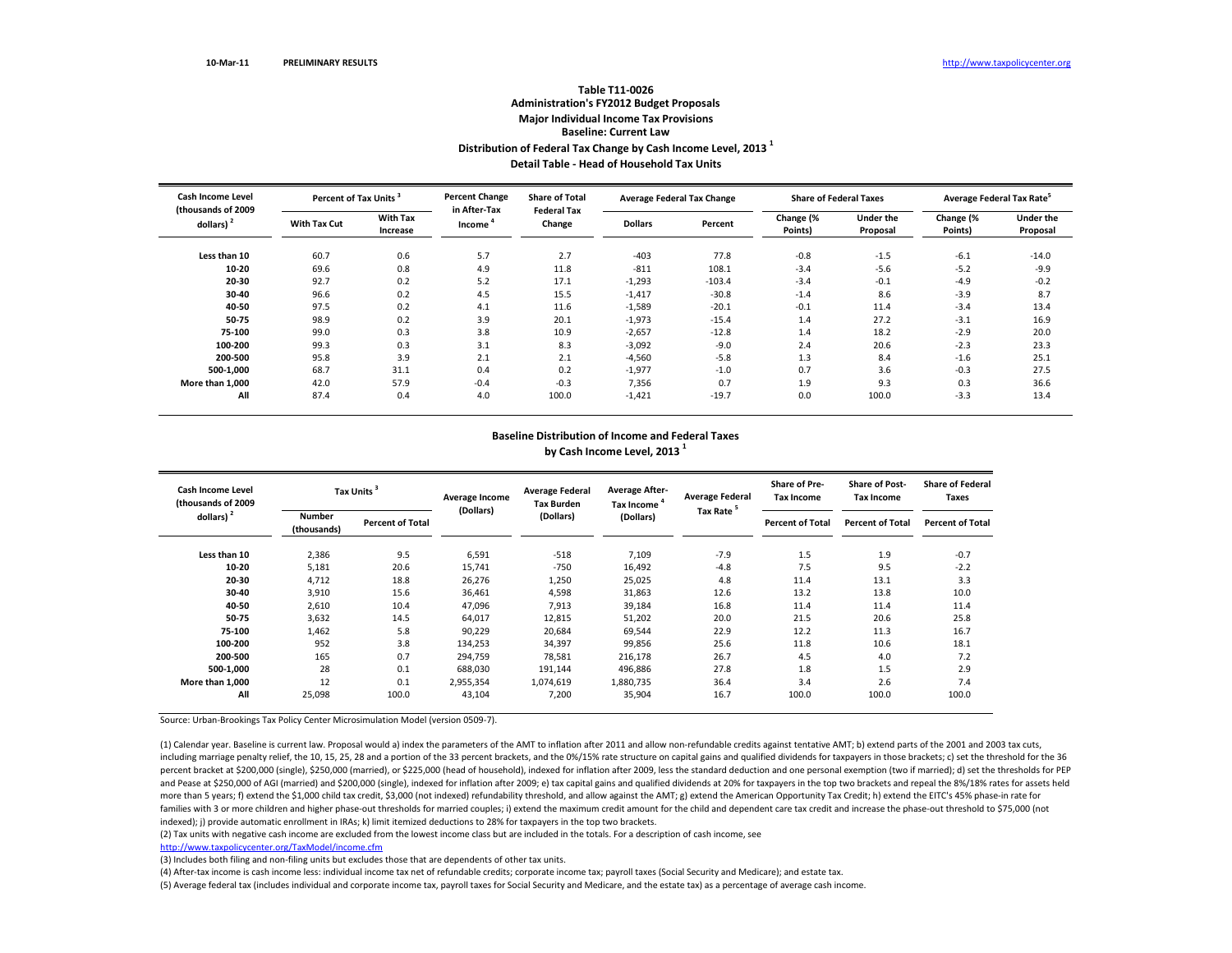### **Table T11‐0026 Administration's FY2012 Budget Proposals Major Individual Income Tax Provisions Baseline: Current LawDistribution of Federal Tax Change by Cash Income Level, <sup>2013</sup> <sup>1</sup> Detail Table ‐ Tax Units with Children**

| <b>Cash Income Level</b><br>(thousands of 2009) | Percent of Tax Units <sup>3</sup> |                             | <b>Percent Change</b><br>in After-Tax | <b>Share of Total</b><br><b>Federal Tax</b> | <b>Average Federal Tax Change</b> |          | <b>Share of Federal Taxes</b> |                              | Average Federal Tax Rate <sup>5</sup> |                              |
|-------------------------------------------------|-----------------------------------|-----------------------------|---------------------------------------|---------------------------------------------|-----------------------------------|----------|-------------------------------|------------------------------|---------------------------------------|------------------------------|
| dollars) <sup>2</sup>                           | <b>With Tax Cut</b>               | <b>With Tax</b><br>Increase | Income                                | Change                                      | <b>Dollars</b>                    | Percent  | Change (%<br>Points)          | <b>Under the</b><br>Proposal | Change (%<br>Points)                  | <b>Under the</b><br>Proposal |
| Less than 10                                    | 62.4                              | 1.0                         | 6.2                                   | 0.9                                         | $-430$                            | 59.9     | $-0.1$                        | $-0.3$                       | $-6.9$                                | $-18.3$                      |
| 10-20                                           | 78.0                              | 0.6                         | 5.8                                   | 4.1                                         | $-1,005$                          | 75.9     | $-0.6$                        | $-1.2$                       | $-6.3$                                | $-14.6$                      |
| 20-30                                           | 93.3                              | 0.2                         | 6.6                                   | 6.8                                         | $-1,675$                          | $-201.3$ | $-0.8$                        | $-0.4$                       | $-6.4$                                | $-3.2$                       |
| 30-40                                           | 98.2                              | 0.2                         | 5.9                                   | 6.9                                         | $-1,907$                          | $-44.7$  | $-0.7$                        | 1.1                          | $-5.2$                                | 6.5                          |
| 40-50                                           | 98.2                              | 0.1                         | 5.2                                   | 5.9                                         | $-2,080$                          | $-27.4$  | $-0.4$                        | 2.0                          | $-4.4$                                | 11.7                         |
| 50-75                                           | 99.4                              | 0.0                         | 4.3                                   | 11.9                                        | $-2,261$                          | $-18.4$  | $-0.6$                        | 6.9                          | $-3.5$                                | 15.4                         |
| 75-100                                          | 99.6                              | 0.2                         | 4.5                                   | 13.3                                        | $-3,227$                          | $-16.4$  | $-0.5$                        | 8.8                          | $-3.5$                                | 18.0                         |
| 100-200                                         | 99.7                              | 0.2                         | 4.8                                   | 34.8                                        | $-5,149$                          | $-14.3$  | $-0.9$                        | 27.2                         | $-3.6$                                | 21.6                         |
| 200-500                                         | 99.0                              | 0.8                         | 3.5                                   | 15.8                                        | $-7,483$                          | $-9.0$   | 0.6                           | 20.9                         | $-2.5$                                | 25.6                         |
| 500-1,000                                       | 66.4                              | 33.5                        | 0.4                                   | 0.7                                         | $-2,073$                          | $-0.9$   | 1.1                           | 10.1                         | $-0.3$                                | 30.5                         |
| More than 1.000                                 | 39.4                              | 60.3                        | $-0.4$                                | $-1.3$                                      | 7,534                             | 0.7      | 3.0                           | 24.9                         | 0.2                                   | 36.9                         |
| All                                             | 93.3                              | 0.9                         | 3.8                                   | 100.0                                       | $-2,817$                          | $-11.5$  | 0.0                           | 100.0                        | $-2.8$                                | 21.8                         |

#### **Baseline Distribution of Income and Federal Taxes**

**by Cash Income Level, <sup>2013</sup> <sup>1</sup>**

| Cash Income Level<br>(thousands of 2009) |                              | Tax Units               | Average<br>Income | <b>Average Federal</b><br><b>Tax Burden</b> | <b>Average After-</b><br>Tax Income <sup>4</sup> | Average<br><b>Federal Tax</b> | <b>Share of Pre-</b><br><b>Tax Income</b> | <b>Share of Post-</b><br><b>Tax Income</b> | Share of<br><b>Federal Taxes</b> |
|------------------------------------------|------------------------------|-------------------------|-------------------|---------------------------------------------|--------------------------------------------------|-------------------------------|-------------------------------------------|--------------------------------------------|----------------------------------|
| dollars) <sup>2</sup>                    | <b>Number</b><br>(thousands) | <b>Percent of Total</b> | (Dollars)         | (Dollars)                                   | (Dollars)                                        | Rate <sup>5</sup>             | <b>Percent of Total</b>                   | <b>Percent of Total</b>                    | <b>Percent of Total</b>          |
| Less than 10                             | 2,836                        | 5.8                     | 6,263             | $-717$                                      | 6,979                                            | $-11.4$                       | 0.4                                       | 0.5                                        | $-0.2$                           |
| 10-20                                    | 5,625                        | 11.4                    | 15,969            | $-1,324$                                    | 17,293                                           | $-8.3$                        | 1.8                                       | 2.6                                        | $-0.6$                           |
| 20-30                                    | 5,645                        | 11.4                    | 26,204            | 832                                         | 25,372                                           | 3.2                           | 3.0                                       | 3.9                                        | 0.4                              |
| 30-40                                    | 5,039                        | 10.2                    | 36,562            | 4,270                                       | 32,293                                           | 11.7                          | 3.8                                       | 4.4                                        | 1.8                              |
| 40-50                                    | 3,930                        | 8.0                     | 47,287            | 7,596                                       | 39,691                                           | 16.1                          | 3.8                                       | 4.2                                        | 2.5                              |
| 50-75                                    | 7,341                        | 14.9                    | 65,172            | 12,284                                      | 52,888                                           | 18.9                          | 9.7                                       | 10.5                                       | 7.5                              |
| 75-100                                   | 5,725                        | 11.6                    | 91,743            | 19,708                                      | 72,035                                           | 21.5                          | 10.7                                      | 11.1                                       | 9.3                              |
| 100-200                                  | 9,407                        | 19.1                    | 143,468           | 36,063                                      | 107,405                                          | 25.1                          | 27.5                                      | 27.3                                       | 28.1                             |
| 200-500                                  | 2,939                        | 6.0                     | 297,723           | 83.554                                      | 214,169                                          | 28.1                          | 17.8                                      | 17.0                                       | 20.3                             |
| 500-1,000                                | 495                          | 1.0                     | 713,890           | 219,964                                     | 493,926                                          | 30.8                          | 7.2                                       | 6.6                                        | 9.0                              |
| More than 1,000                          | 231                          | 0.5                     | 3,118,562         | 1,141,611                                   | 1,976,951                                        | 36.6                          | 14.7                                      | 12.3                                       | 21.9                             |
| All                                      | 49,348                       | 100.0                   | 99,630            | 24,497                                      | 75,133                                           | 24.6                          | 100.0                                     | 100.0                                      | 100.0                            |

Source: Urban‐Brookings Tax Policy Center Microsimulation Model (version 0509‐7).

Note: Tax units with children are those claiming an exemption for children at home or away from home.

(1) Calendar year. Baseline is current law. Proposal would a) index the parameters of the AMT to inflation after 2011 and allow non‐refundable credits against tentative AMT; b) extend parts of the 2001 and 2003 tax cuts, including marriage penalty relief, the 10, 15, 25, 28 and a portion of the 33 percent brackets, and the 0%/15% rate structure on capital gains and qualified dividends for taxpayers in those brackets; c) set the threshold f 36 percent bracket at \$200,000 (single), \$250,000 (married), or \$225,000 (head of household), indexed for inflation after 2009, less the standard deduction and one personal exemption (two if married); d) set the thresholds for PEP and Pease at \$250,000 of AGI (married) and \$200,000 (single), indexed for inflation after 2009; e) tax capital gains and qualified dividends at 20% for taxpayers in the top two brackets and repeal the 8%/18% rates for assets held more than 5 years; f) extend the \$1,000 child tax credit, \$3,000 (not indexed) refundability threshold, and allow against the AMT; g) extend the American Opportunity Tax Credit; h) extend the EITC's 45% phase‐in rate for families with 3 or more children and higher phase‐out thresholds for married couples; i) extend the maximum credit amount for the child and dependent care tax credit and increase the phase‐out threshold to \$75,000 (not indexed); j) provide automatic enrollment in IRAs; k) limit itemized deductions to 28% for taxpayers in the top two brackets.

(2) Tax units with negative cash income are excluded from the lowest income class but are included in the totals. For <sup>a</sup> description of cash income, see

http://www.taxpolicycenter.org/TaxModel/income.cfm

(3) Includes both filing and non-filing units but excludes those that are dependents of other tax units.

(4) After‐tax income is cash income less: individual income tax net of refundable credits; corporate income tax; payroll taxes (Social Security and Medicare); and estate tax.